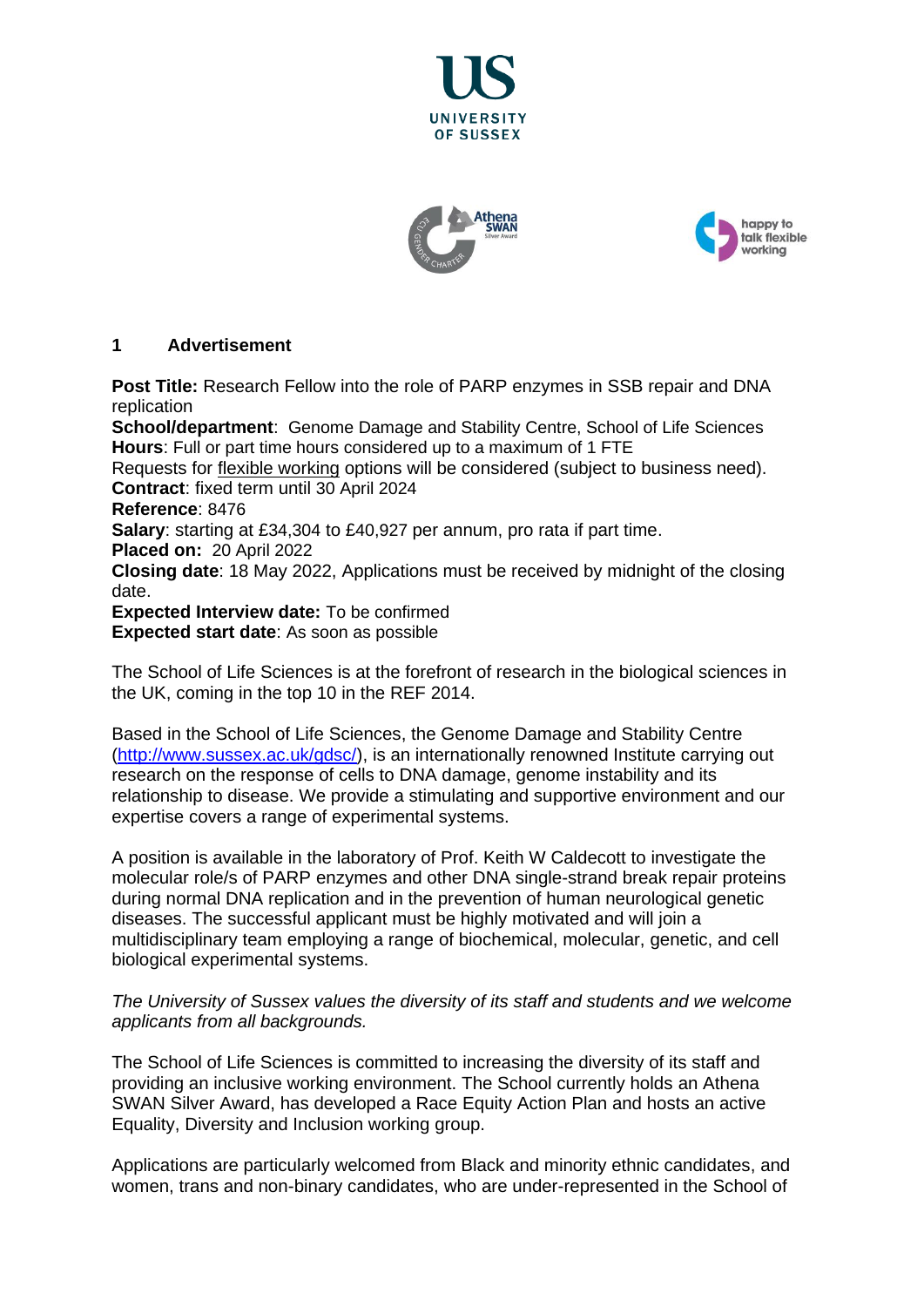Life Sciences.

Applications to posts from candidates who wish to work part-time or as job-sharers are welcome.

The University offers various schemes to provide real benefits to parents, these can be found at [Family Friendly Policies](http://www.sussex.ac.uk/humanresources/personnel/familyfriendlypolicies)

*Potential candidates are strongly encouraged to make informal contact with Keith Caldecott [\(k.w.caldecott@sussex.ac.uk\)](mailto:k.w.caldecott@sussex.ac.uk) before applying.* 

*Applications should be accompanied by a full CV, a statement of research interests and aspirations (not more than 4 pages), and the names of three academic referees.* 

*Please note that this position may be subject to [ATAS clearance](https://www.gov.uk/guidance/academic-technology-approval-scheme) if you require visa sponsorship.*"

For full details and how to apply see our [vacancies page](http://www.sussex.ac.uk/about/jobs)

# 2. **The School of Life Sciences**

The [School of Life Sciences](http://www.sussex.ac.uk/lifesci/) has a mission statement *to enhance human health and environmental sustainability, through research, education and knowledge exchange.* It undertakes research, teaching and engagement across a wide range of the Life Sciences, from Chemistry through a range of biological and medically-related areas to Conservation Biology. The breadth and depth of cutting-edge research and innovative teaching practice requires a diverse community who work across boundaries to deliver excellence.

The School is the largest in the University in terms of research activity, with an annual research income of c£16m, and is one of the largest in terms of student and staff population: The School has a teaching and research faculty of around 100, over 200 research fellows and technicians, and an administrative team of around 25. We aim to develop scientists that are able to connect with global issues and develop innovative solutions to the challenges that face the planet.

Academics within the School of Life Sciences apply their [research](http://www.sussex.ac.uk/lifesci/research) to create impact in areas as diverse as addressing neurodegenerative diseases, saving endangered species, fostering sustainable agriculture and developing diagnostics for cancer and rare diseases. In the most recent Research Excellence Framework (REF2014), more than 96% of the School's research was rated as 'world leading', 'internationally excellent' or 'internationally recognised', putting us above many Russell Group institutions. As part of our research impact, we have developed relationships with business, policy and community partners. Our vibrant post-graduate research community is made up of around 180 PhD students and they are key to our success, undertaking cutting-edge research across all of our areas of interest in the Life Sciences.

Research in the School of Life Sciences is structured into [six collaborative Subject](http://www.sussex.ac.uk/lifesci/)  [Groups,](http://www.sussex.ac.uk/lifesci/) led by a Subject Chair who is a leader in their field. These are *Biochemistry & Biomedicine, Genome Damage and Stability Centre, Neuroscience, Evolution, Behaviour & Environment, Sussex Drug Discovery Centre* and *Chemistry.* The Head of School (Professor Sarah Guthrie, in post since 2017) leads the Head of School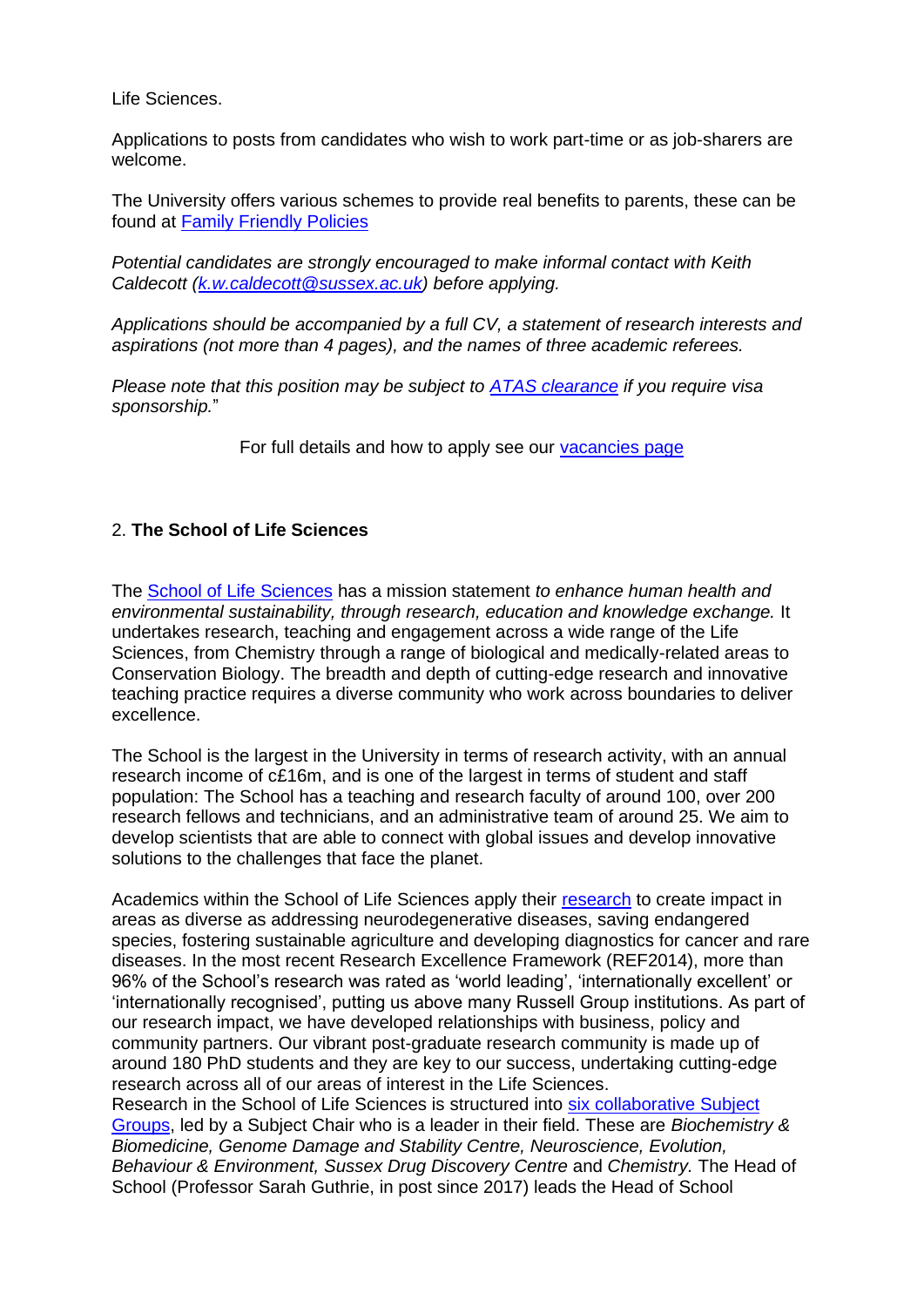Executive, which includes two Deputy Heads of School (one focussed on research, the other on education), the School Administrator and the Director of Technical Services. Wider School organisation and administration is overseen by the School Management Committee, which includes the Subject Chairs and others in Directorship roles.

The School's teaching is firmly based on our research excellence and offers students an intellectually stimulating yet supportive experience, with opportunities for personal research experience and use of modern technology to enhance learning. The School has a population of around 1650 undergraduates studying a [range of subjects](http://www.sussex.ac.uk/lifesci/ugstudy) across the School's expertise. For each degree we offer a 3-year BSc and a 4-year integrated Masters (MSci or MChem). We also offer a Life Sciences Foundation Year, which is ideally suited for students whose A-level (or equivalent) qualifications don't meet the requirements for direct entry on to our BSc/MSci degrees. We have a population of around 85 postgraduate taught students undertaking [MSc or MRes courses](http://www.sussex.ac.uk/lifesci/pgstudy) across our subject expertise.

The School is committed to the [University's core values](https://www.sussex.ac.uk/strategy/) of kindness, integrity, inclusion, collaboration and courage. The Equality, Diversity and Inclusion Committee (with representation on the School Management Committee) promotes and encourages our values across the School, [championing initiatives](http://www.sussex.ac.uk/lifesci/equality-diversity-and-inclusion/) that meet the [University's goals](https://www.sussex.ac.uk/equalities/strategy) of being Equal, Diverse, Accessible and Flexible. We currently hold an Athena SWAN Silver Award and have a BAME Awarding Gap Committee who closely liaise with the University's Race Equality Charter committee. The School also hosts a wellbeing room and a multi-faith prayer room within its estate and the University supports the [Trans](https://www.sussex.ac.uk/news/university?id=52962)  [Rights are Human](https://www.sussex.ac.uk/news/university?id=52962) Rights UK initiative. We believe that equality, diversity and inclusion is everyone's business and aim to provide a friendly and supportive environment for all who work, study and visit the School of Life Sciences.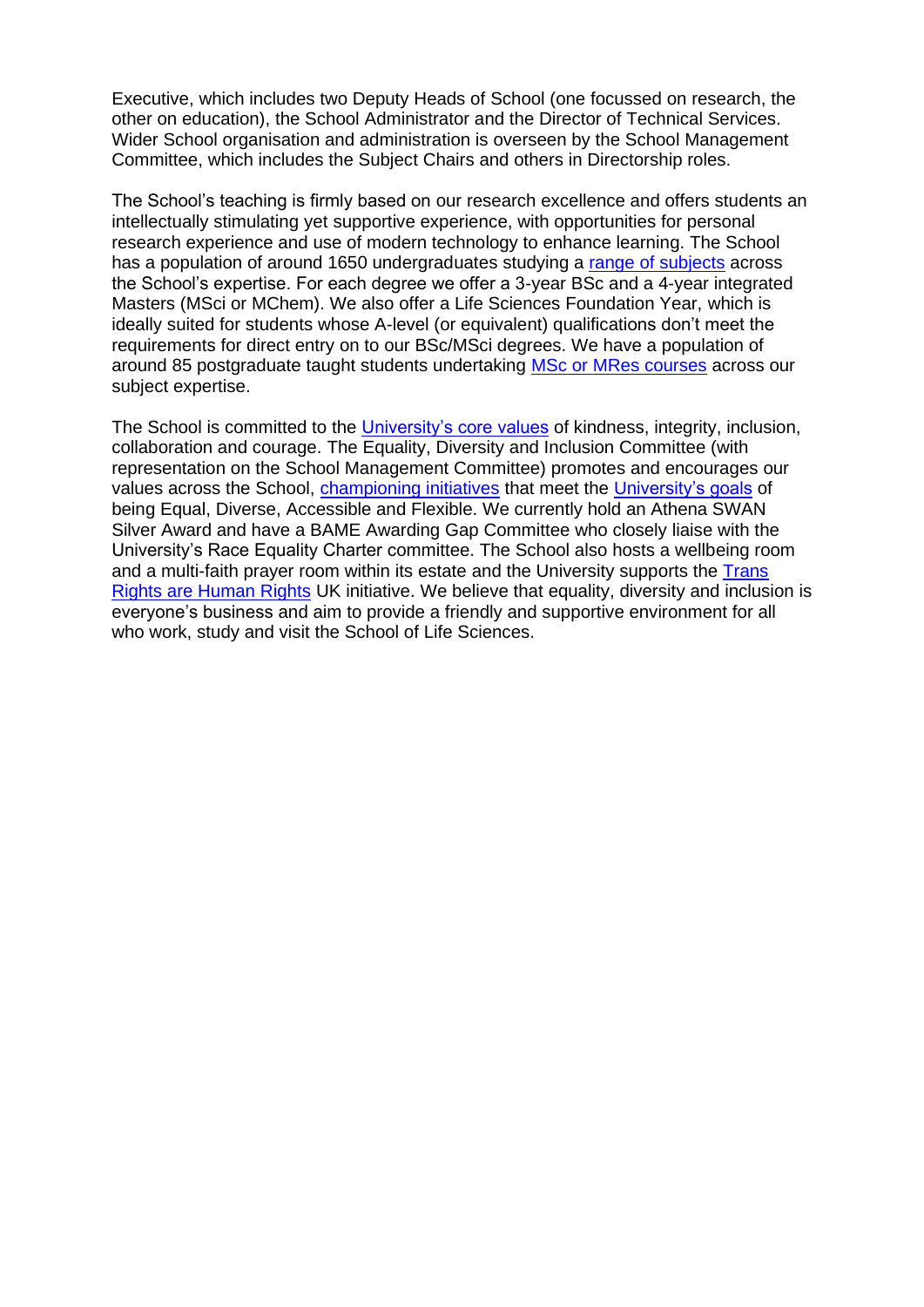## **3. Job Description**

# **CORE JOB DESCRIPTION**

| <b>Job Title:</b>        | <b>Research Fellow in Genome Stability</b>                                                                                                                                                                                                                |
|--------------------------|-----------------------------------------------------------------------------------------------------------------------------------------------------------------------------------------------------------------------------------------------------------|
| Grade:                   | Research Fellow I, Grade 7                                                                                                                                                                                                                                |
| School:                  | Life Sciences                                                                                                                                                                                                                                             |
| <b>Location:</b>         | <b>GDSC</b>                                                                                                                                                                                                                                               |
| <b>Responsible to:</b>   | Principal Investigator through to Head of School                                                                                                                                                                                                          |
| <b>Direct reports:</b>   | n/a                                                                                                                                                                                                                                                       |
| Key contacts:            | Members of research group, members of faculty within<br>the School and University.                                                                                                                                                                        |
| <b>Role description:</b> | Research Fellow I is an early career-grade research<br>position. Post-holders will be expected to contribute to<br>the work of the research team, and also to develop<br>their research skills with support from<br>more<br>experienced members of staff. |

#### **PRINCIPAL ACCOUNTABILITIES**

- 1. To engage in individual and/or collaborative research activity resulting in high-quality publications; and to develop research funding and knowledge exchange income individually or in collaboration with others, as appropriate, depending on the size and scope of the bid.
- 2. To contribute to School teaching activities.

#### **KEY RESPONSIBILITIES**

#### **1. Research, Scholarship & Enterprise**

- 1.1 Develop research objectives and proposals for own or joint research, at acceptable levels, with assistance if required.
- 1.2 Conduct research projects individually and in collaboration with others.
- 1.3 Analyse and interpret research findings and draw conclusions on the outcomes.
- 1.4 Produce high-quality research outputs for publication in monographs or recognised high-quality journals, or performance/exhibition, as appropriate, and contribute to the School's REF submission at acceptable levels of volume and academic excellence.
- 1.5 Contribute to the preparation of proposals and applications to external bodies, for example for funding purposes.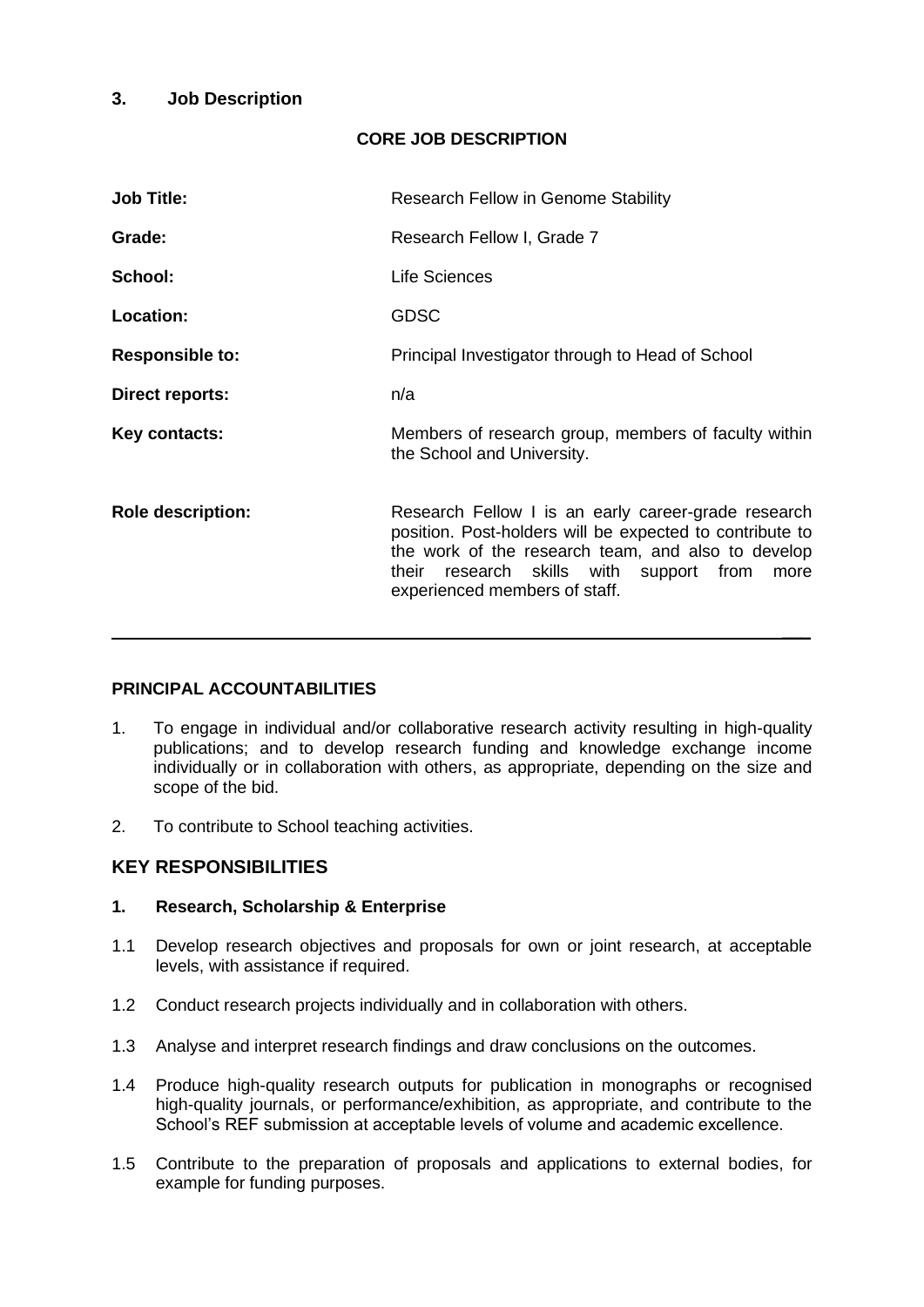- 1.6 Individually or with colleagues, explore opportunities for enterprise activity, knowledge exchange income and/or consultancy, where permissible.
- 1.7 Build internal contacts and participate in internal networks and relevant external networks in order to form relationships and collaborations.
- 1.8 Continually update knowledge and understanding in field or specialism, and engage in continuous professional development.

#### **2. Teaching & Student Support**

- 2.1 Undertake teaching duties, if required.
- 2.2 Assist in the assessment of student knowledge and supervision of student projects if required.
- 2.3 Assist in the development of student research skills, for example as part of a postgraduate supervision team.

#### **3. Contribution to School & University**

- 3.1 Attend and contribute to relevant School and project meetings.
- 3.2 Undertake additional duties, as required by the Principal Investigator and/or Head of School.

#### **4. Role-specific duties**

- 4.1 Design, conduct, and troubleshoot project research activities, in consultation with the group leader
- 4.2 Interact closely and professionally with the group leader and other team members as appropriate
- 4.3 Assist with manuscripts, grants, and presentations as and when appropriate

This Job Description sets out current duties of the post that may vary from time to time without changing the general character of the post or level of responsibility entailed.

#### **INDICATIVE PERFORMANCE CRITERIA**

- A PhD or equivalent scholarly or relevant professional activity
- Pursuing a line of independent research within a research group.
- Publishing research (either from a recently completed PhD or new original research).
- Other forms of externally recognised professional practice of creative output of a standing equivalent to regular publication of original research.
- Initiating, developing or participating in links between the University and external bodies such as business and industry, the professions, community organisations and policymakers.
- Evidence of successful engagement in teaching or supervision.